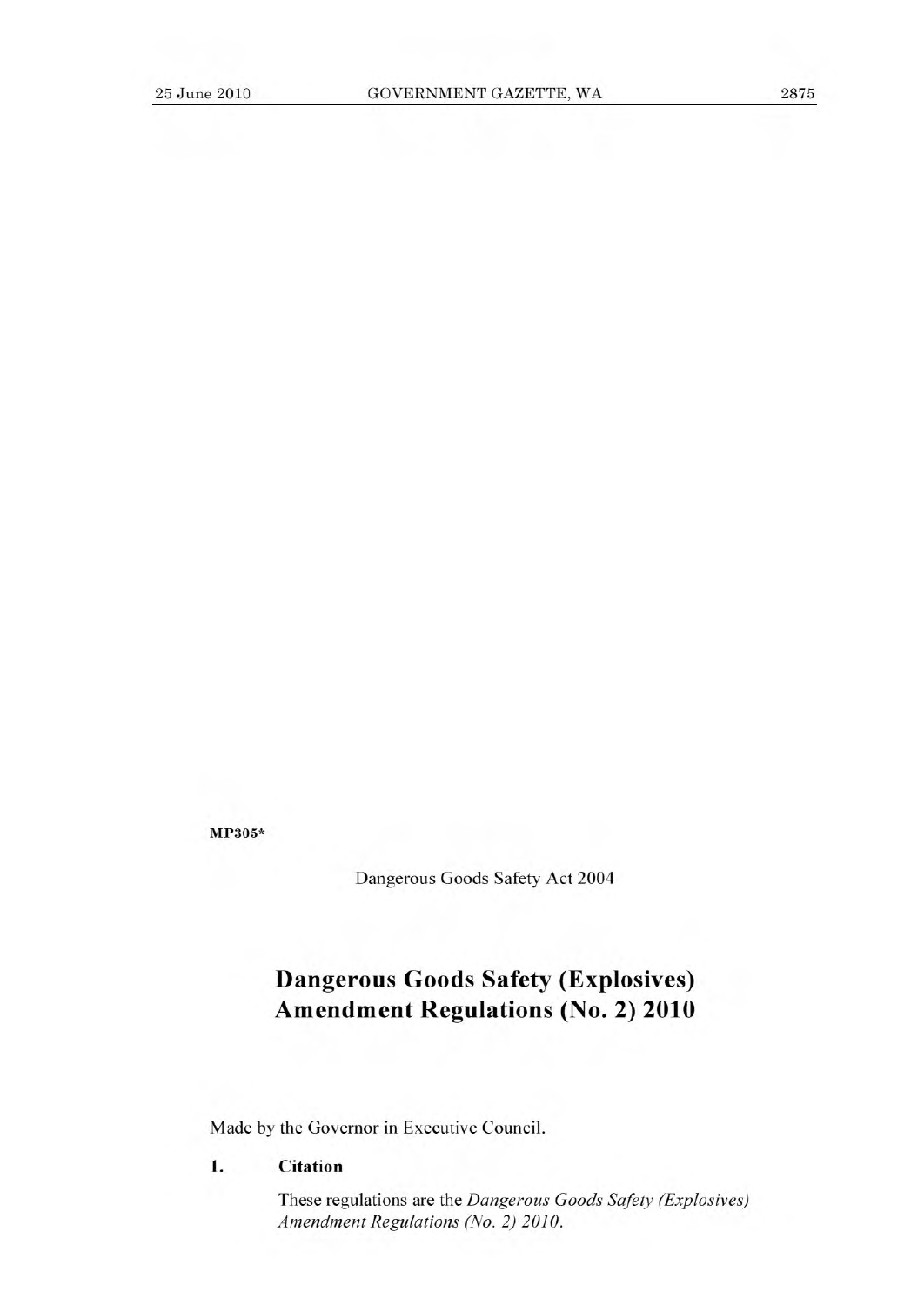### 2. **Commencement**

These regulations come into operation as follows  $-$ 

- (a) regulations 1 and  $2$  on the day on which these regulations are published in the *Gazette;*
- (b) the rest of the regulations  $-$  on 1 July 2010.

### 3. Regulations **amended**

These regulations amend the *Dangerous Goods Safety (Explosives) Regulations 2007.* 

#### **4. Various fees amended**

Amend the provisions listed in the Table as set out in the Table.

| Provision            | Delete   | Insert   |
|----------------------|----------|----------|
| r. $184(1)(a)$       | \$15 000 | \$15 315 |
| r. $184(1)(b)$       | \$10 000 | \$10 210 |
| r. $188(a)(i)$       | \$2 400  | \$2 450  |
| r. $188(a)(ii)$      | \$6.40   | \$6.50   |
| r. 189(a)(i)         | \$150    | \$153    |
| r. 189(a)(ii)        | \$150    | \$153    |
| r. 189 $(a)(ii)$     | \$1.25   | \$1.30   |
| r. $189(b)$          | \$230    | \$235    |
| r. $190(2)(a)(i)$    | \$2 400  | \$2 450  |
| r. $190(2)(a)(ii)$   | \$6.40   | \$6.50   |
| Sch. 1 it. 1         | 156      | 159      |
| Sch. 1 it. 4(a)      | 50       | 51       |
| Sch. 1 it. 4(b)      | 100      | 102      |
| Sch. 1 it. 4(c)      | 250      | 255      |
| Sch. 1 it. 4(d)      | 500      | 510      |
| Sch. 1 it. 5(a)      | 160      | 163      |
| Sch. 1 it. 5(b)      | 340      | 347      |
| Sch. 1 it. $5(d)(i)$ | 100      | 102      |

Table